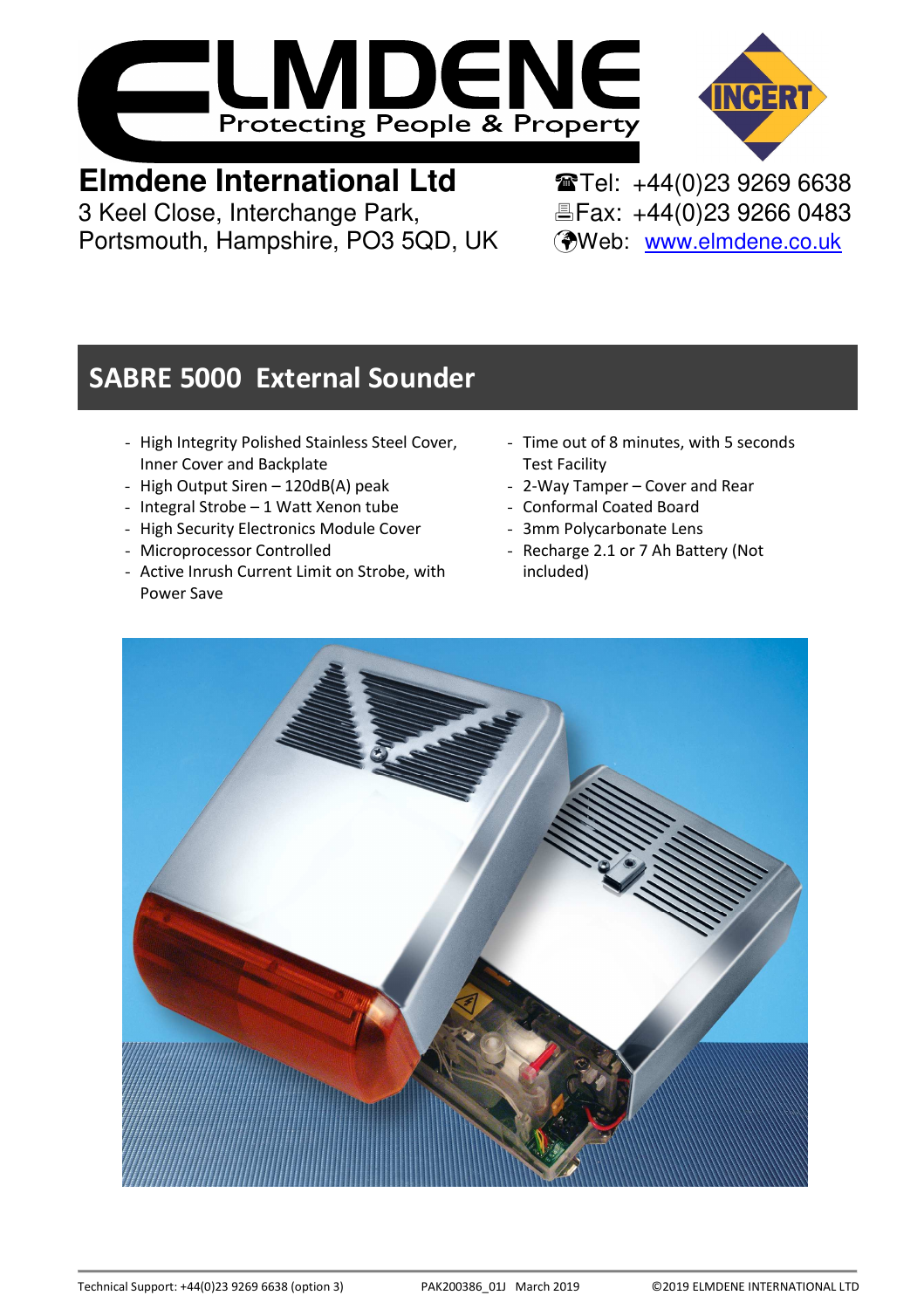

The Sabre 5000 sounder is a high specification warning device designed for use in installations requiring the highest levels of security protection. With its high quality stainless steel cover the Sabre 5000 is ideal where product integrity is fundamental. The contemporary appearance of the highly polished cover delivers an aesthetically pleasing look in every installation.

 The Sabre 5000 fully meets the requirements of EN50131-4:2009 as a self-powered warning device for external applications at Security Grade 2 and Environmental Class IV.

#### **MOUNTING**

#### **Installation should be carried out in accordance with current regulations.**

#### **Mounting**

Select a suitable position for the siren.

- Find a prominent position to maximise deterrence
- Suitable for cable access and for safe access by ladder for installation
- High enough to deter vandalism and tampering
- 1. Screws holes are provided for wall fixing. The top central hole is a keyhole to ease mounting and to allow the unit to be levelled before the other holes are drilled.
- 2. Drill holes as required for fixing the backplate to the wall and for cable entry to the rear of the unit.
- 3. Fit tamper extender (if required) and trim to desired length. See Page 6.
- 4. Route cable through the entry hole.
- 5. Elmdene recommends 3 fixings using No. 10 steel screws or as required by relevant standards.
- 6. Ensure that the backplate is fixed securely to the wall.

#### **COMMISSIONING**

### WARNING: Siren may produce high sound pressure levels during commissioning. Wear hearing protection.

- 1. Close the 5-second link.
- 2. Fit "Batt Not Fit" Link **OR** Connect the Battery: ensure correct polarity.
- 3. Apply power to Siren via H+ and H- from Control Panel.
- 4. Strobe will flash until ST– is pulled up to H+
- 5. The tamper pin may be extended by adding the extender provided on the module cover.
- 6. Select correct end of line resistor value by cutting all except the resistor value required.
- 7. Test sounder by triggering R-.
- 8. The siren will sound for 5 seconds.<br>9. Bemove 5 second link.
- 9. Remove 5 second link.
- 10. Fit the cover.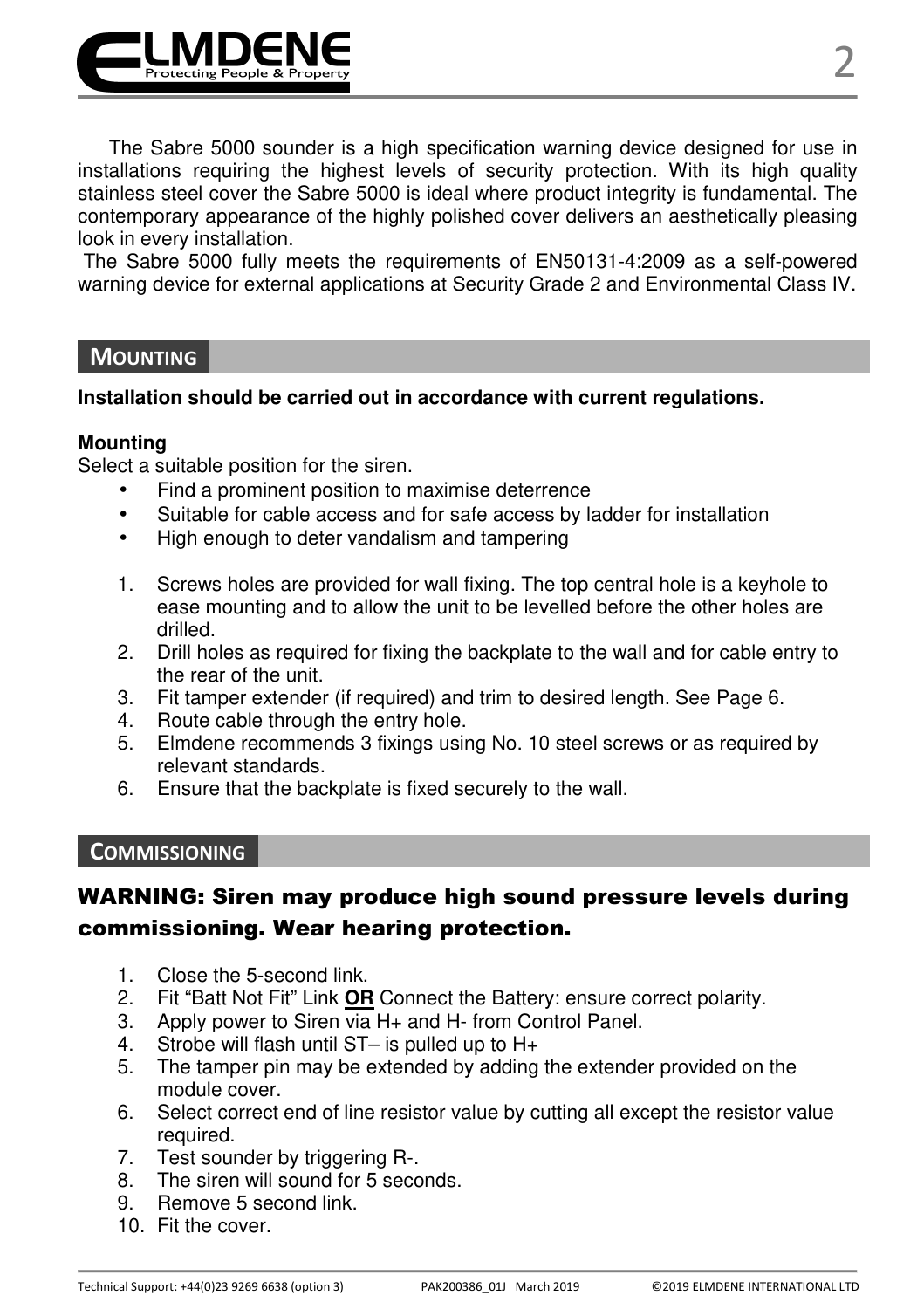

**CONNECTION**

## **Fit Ferrite loop into all wires**

# **Figure 1 (Connections)**



#### **JUMPER SETTINGS**

- 1. Batt Not Fitted: Fit this link if siren is to be used **WITHOUT** an internal lead acid battery. Prevents excessive current draw from the panel.
- 2. 5 Sec: Fit this link to change the standard 8 minute timeout to 5 seconds for engineering test.

#### **WIRE LINK SETTINGS**

For End of Line resistor configuration - cut all of the wire links except the link required for your required resistor value



**Figure 2**—Single Siren Tamper Connection

Technical Support: +44(0)23 9269 6638 (option 3) PAK200386\_01J March 2019 ©2019 ELMDENE INTERNATIONAL LTD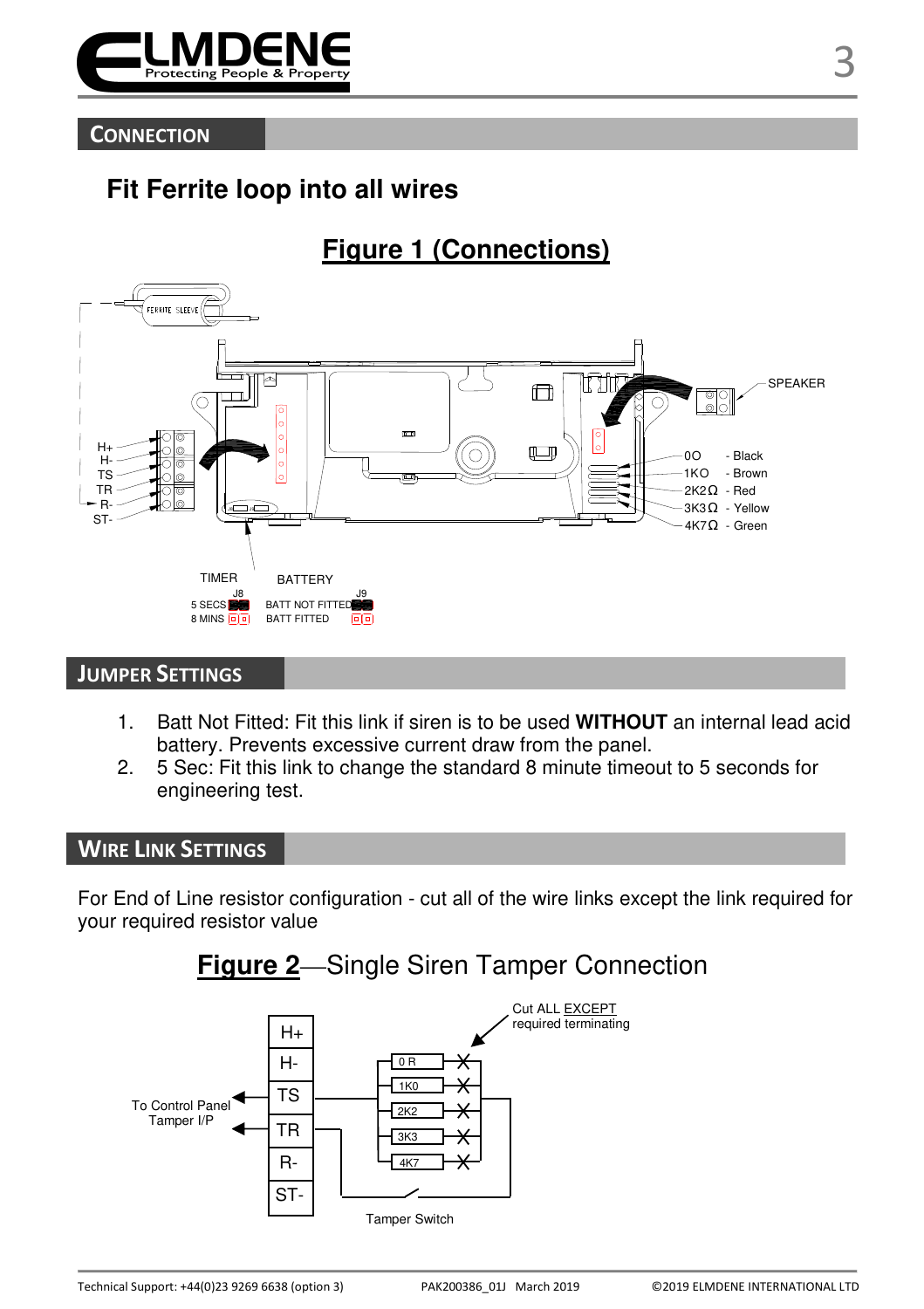

# **Figure 3**—Multiple Cascade Siren Tamper Connection



#### **TERMINATIONS**

| H+  | Permanent Positive Hold off Supply                            |
|-----|---------------------------------------------------------------|
| н-  | Permanent Negative Hold off Supply                            |
| TS  | Tamper select. Connect to H- for single unit or last in line. |
|     | Connect to TR of next unit for multiple unit installation     |
| TR  | Tamper return output connection to control panel              |
| R-  | Negative Ring Trigger                                         |
| ST- | Negative Strobe Trigger                                       |
|     |                                                               |

```
Flying Leads for Battery connection—Ensure correct polarity. Red = +Ve
                                                 Black = - Ve
```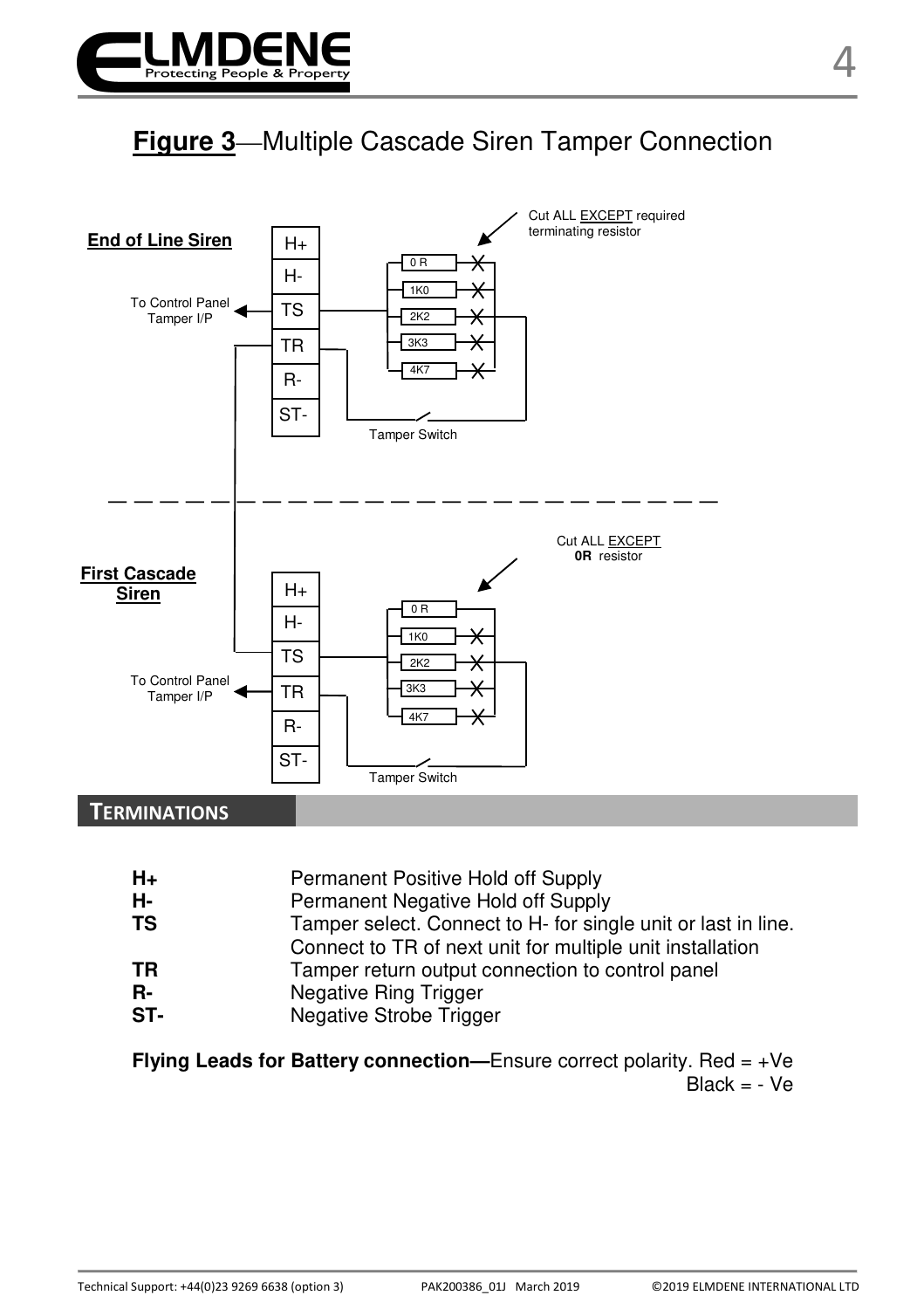

#### **REAR TAMPER ADJUSTMENT**

- 1. Hold backplate assembly to wall<br>2. Push cover tamper pin in until let
- Push cover tamper pin in until level with bottom of chamfer
- 3. Lift backplate until tamper 'clicks'. Rear tamper must activate with 2-3mm of travel
- 4. Attach tamper extender to rear tamper pin if required<br>5. Trim rear tamper extender and repeat steps 2-5 until
- 5. Trim rear tamper extender and repeat steps 2-5 until correct operation achieved

# **Figure 4**—Rear Tamper Adjustment

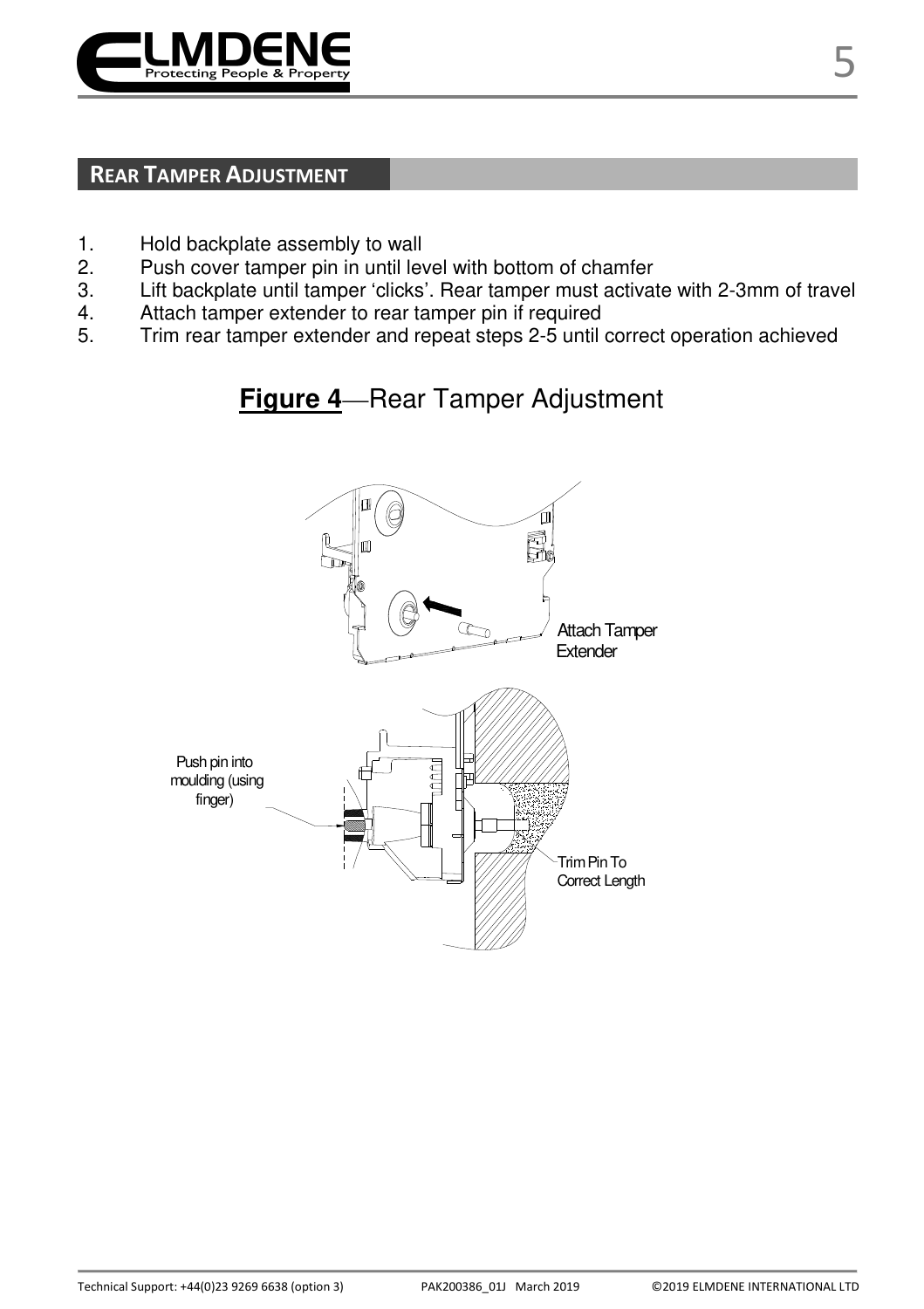

### **BATTERY INSTALLATION**

# **Figure 5**—Fitting 2.1AH Battery

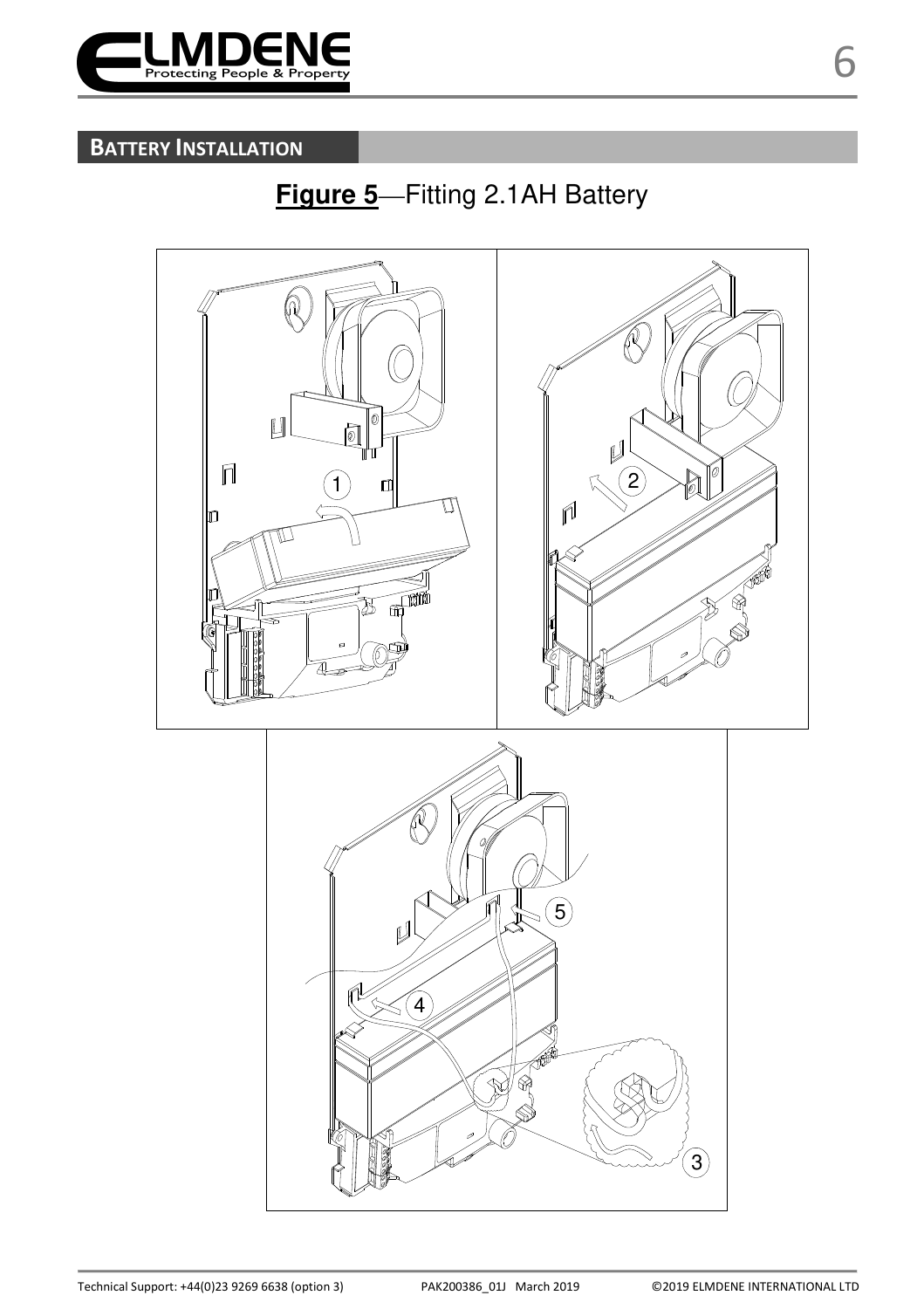

# **Figure 6** - Fitting 7AH Battery

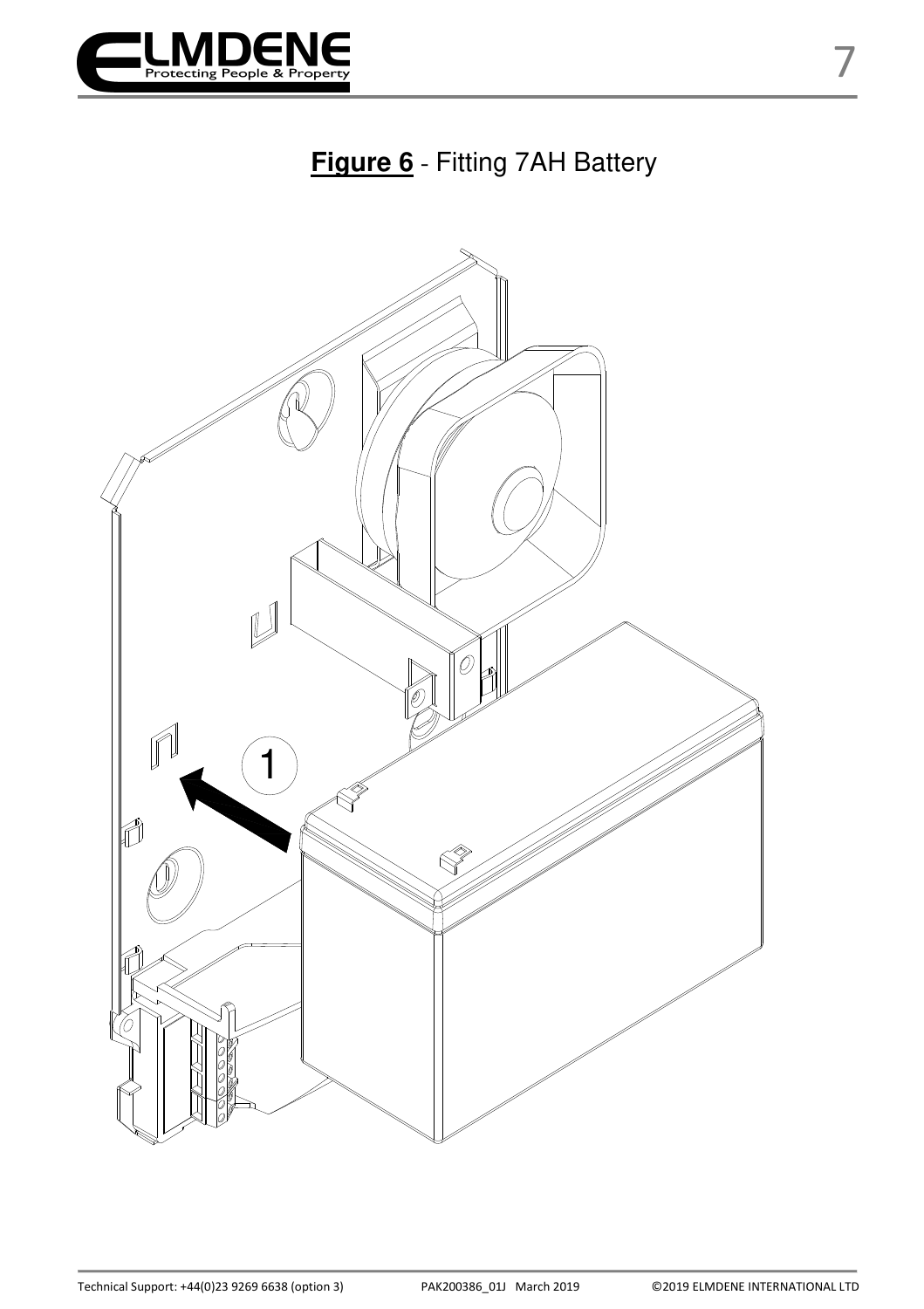

### **MAINTENANCE**



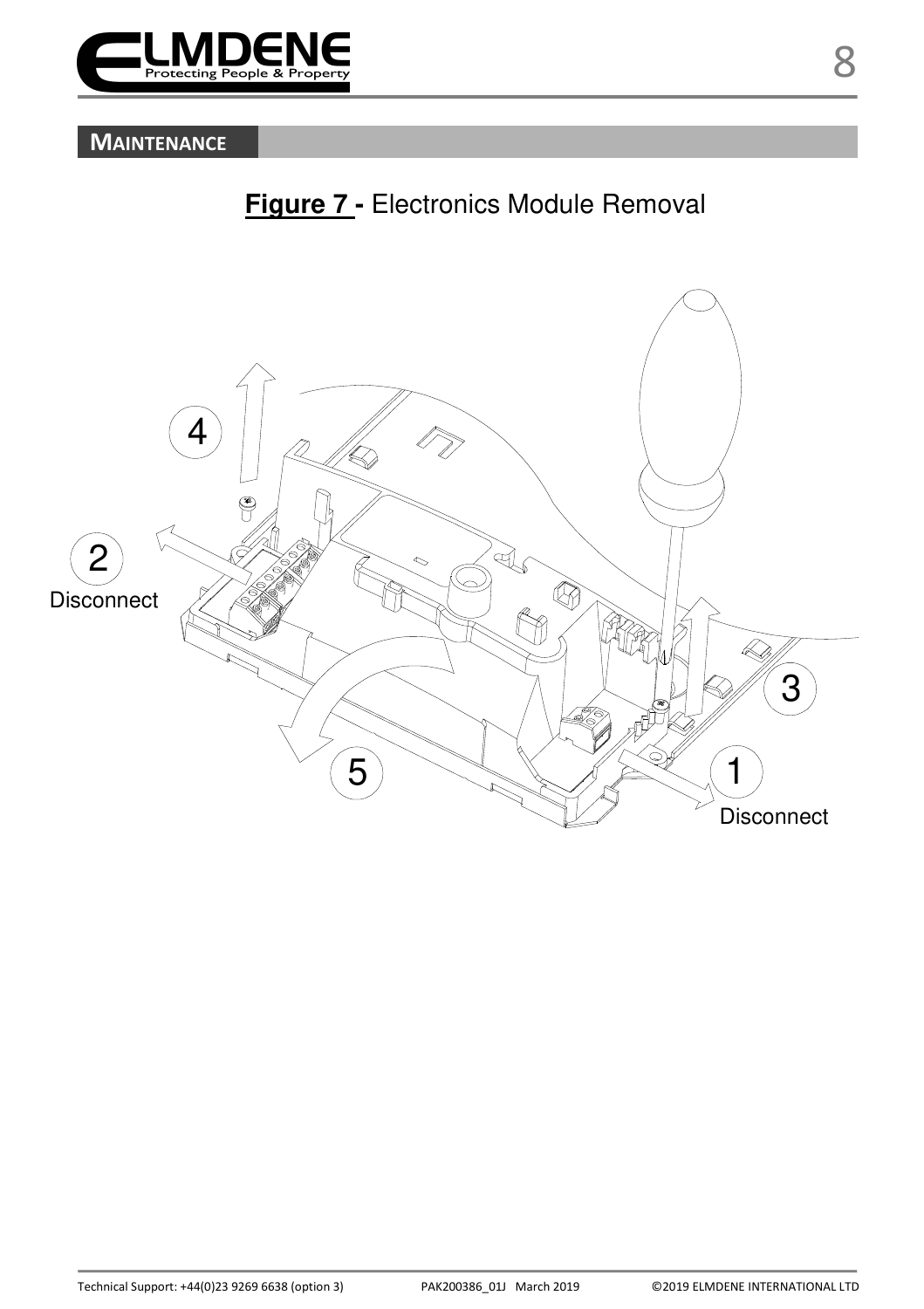



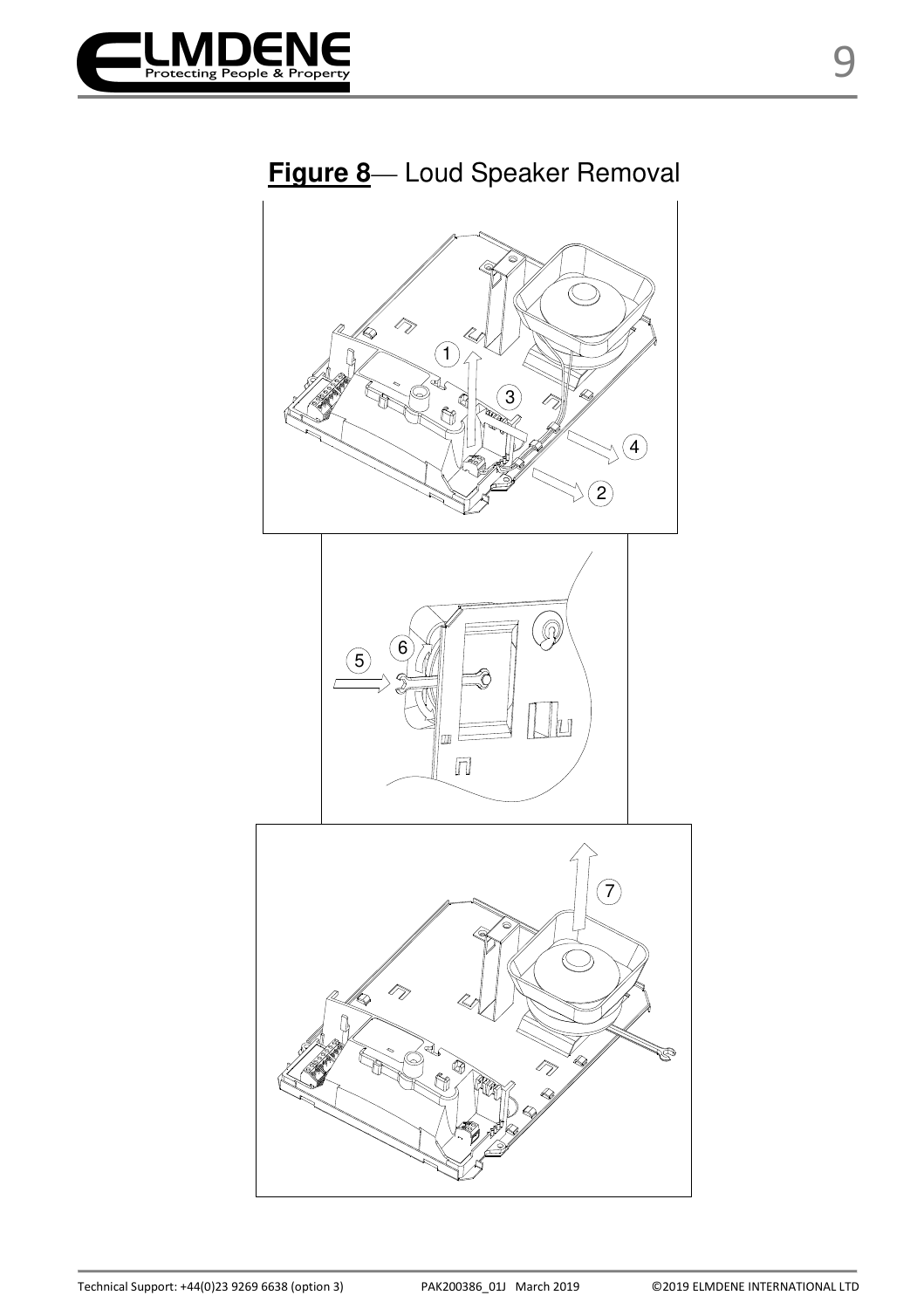

## **TECHNICAL SPECIFICATION**

|  | Parameter | <b>Typical Values</b> |
|--|-----------|-----------------------|
|--|-----------|-----------------------|

## **Environmental**

| Sounder Volume | 120 $dB(A)$ peak                 |  |
|----------------|----------------------------------|--|
| Cut off Timer  | 8 minutes max (5 second test)    |  |
| Waterproofing  | All electronics conformal coated |  |
| Operating Temp | $-25$ to $+55$ °C                |  |
| Storage Temp   | $-25$ to $+70$ °C                |  |

## **Electrical**

| Supply Voltage          | $9-15V$ d.c. (13.8 -14.2V for optimal battery charging) |
|-------------------------|---------------------------------------------------------|
| Current                 | 17 mA quiescent                                         |
| Sounder                 | 400 mA Sounder Max                                      |
| Strobe                  | 100 mA                                                  |
| <b>Battery Type</b>     | Sealed Lead Acid                                        |
| <b>Battery Voltage</b>  | 12.0V                                                   |
| <b>Battery Capacity</b> | 2.1 or 7 Ah                                             |
| Strobe Rating           | 1 Watt                                                  |
| Strobe Flash Rate       | 1 Hz reduces to 1/2 Hz after 15 mins.                   |
|                         | Stops after 24 hours                                    |

## **Physical**

| Material                  | Stainless Steel Backplate, cover and inner cover.<br>3mm Polycarbonate-lens and module cover |
|---------------------------|----------------------------------------------------------------------------------------------|
| <b>Tamper Detection</b>   | Cover and Rear                                                                               |
| Kinetic Protection        | IK08                                                                                         |
| Size                      | 260 x 185 x 90                                                                               |
| Weight                    | $2.3$ Kg                                                                                     |
| <b>Ingress Protection</b> | IP35                                                                                         |